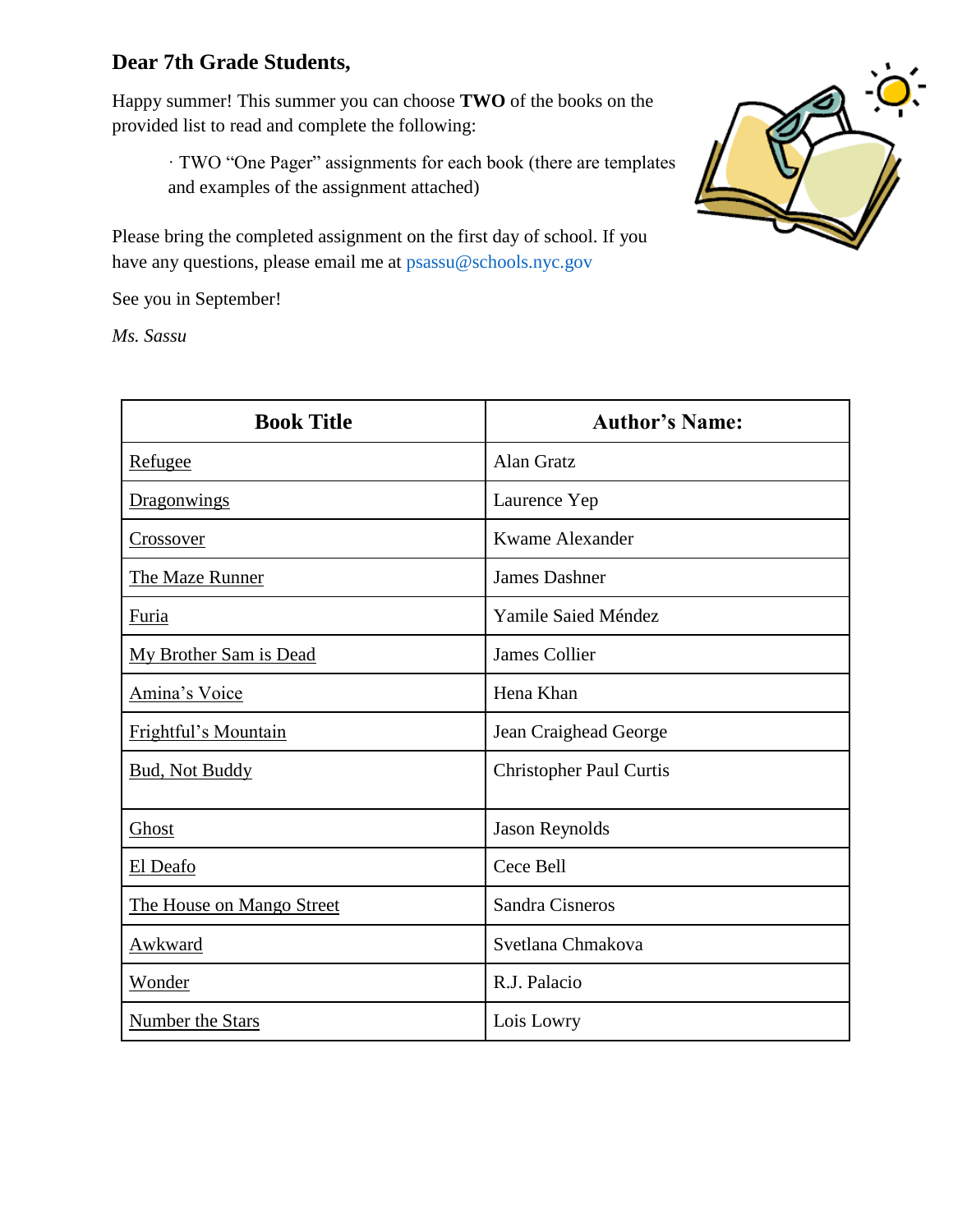### **One Pager Directions for Your First Book:**

A one pager is a way to **visually** share key ideas and information from what you have learned. When you create a one pager, you are trying to use both visual symbols and important words to clearly and concisely share your more important takeaways with someone else.

#### **For this one pager, I've provided you with templates on the next page!**

#### **TEMPLATE 1 MUST INCLUDE:**

A border which represents the key themes from what you have read.

An image in the upper left hand corner with a quotation woven into or around it. This image should somehow represent what you consider to be the most important symbol in the text.

· Images and/or doodled words in the upper right hand corner that represent the key characters from the text and perhaps how they changed.

Images and quotations in the lower left hand corner that show the author's style of writing, and the power of language that is used.

Images and/or words in the bottom right hand corner that show connections between the themes and ideas in the writing and what is going on in the world today.

- Three important quotations from the text.
- · Words and/or images that show the significance of the setting in some way.

## **One Pager Directions for your Second Book: TEMPLATE 2 MUST INCLUDE:**

A border that represents the key characters from the reading through words and or/images.

· A look at the author's style in the upper left hand corner, including some short quotations.

An image or set of images in the upper right hand corner that represent an important symbol in the book.

Images and words across the middle that represent the key themes of the book.

The bottom section should show images and words that connect the text to other texts, movies, history, or modern day life. Must include at least three quotations.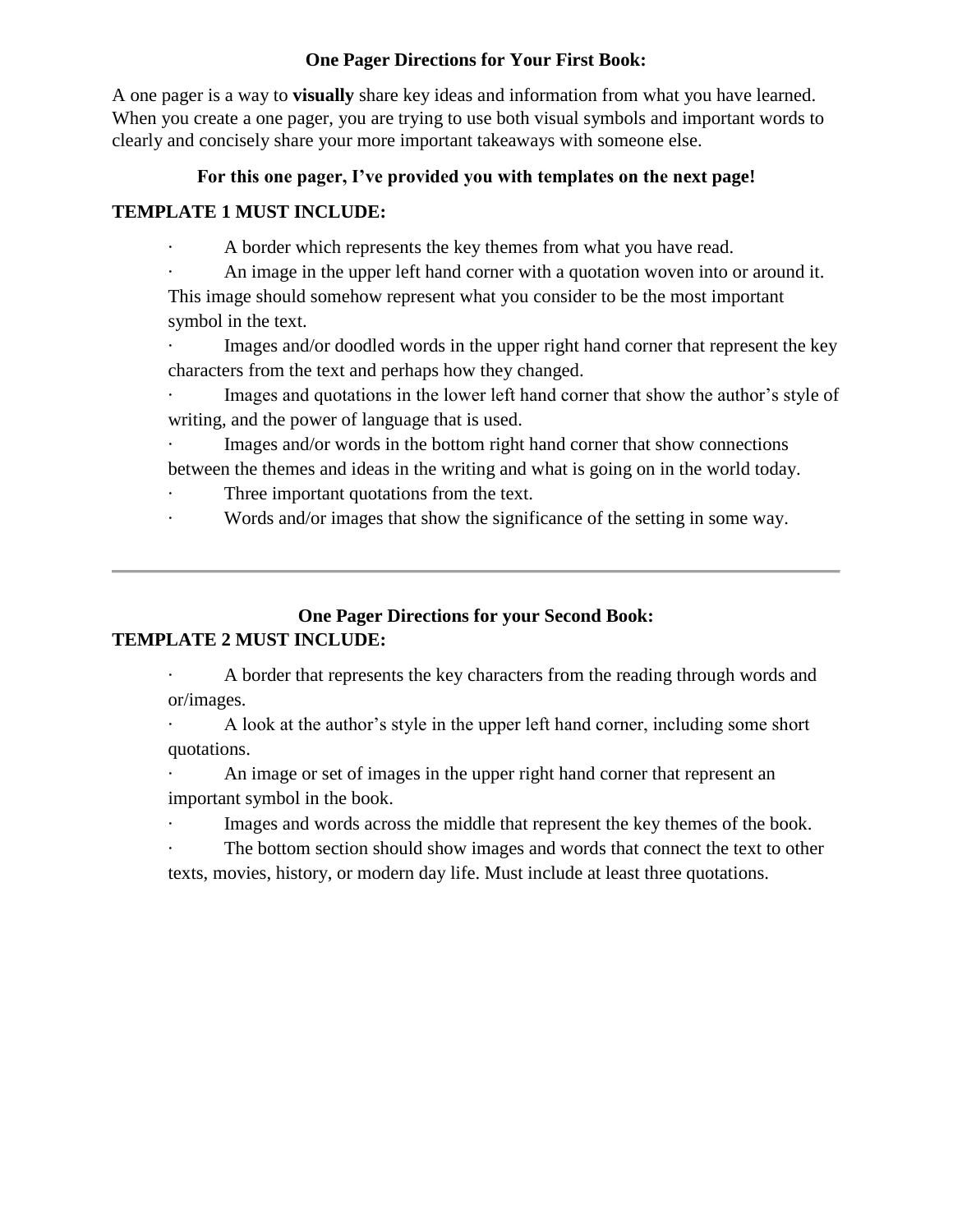**Template 1 for your First Book:**

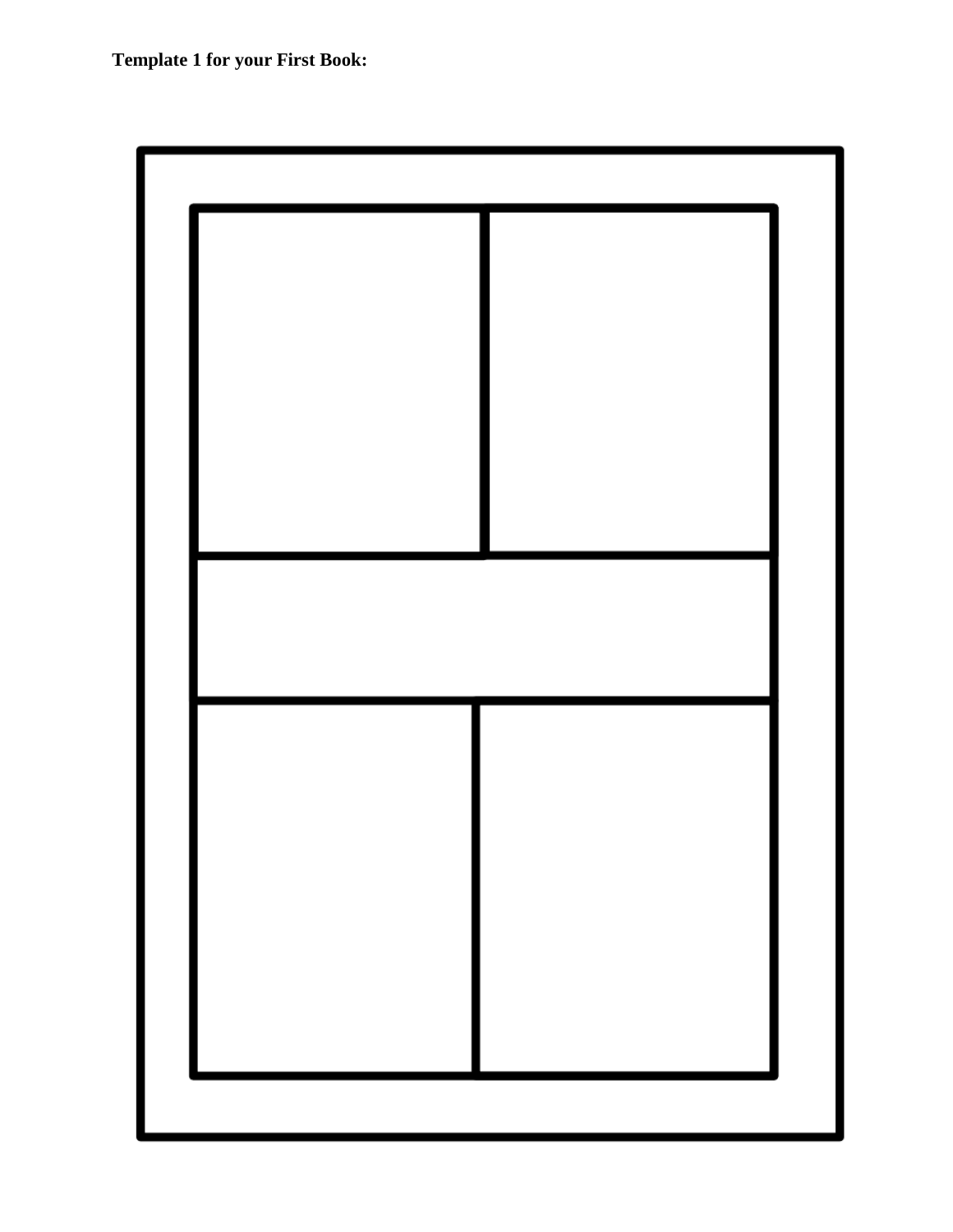**Template 2 for your Second Book:**